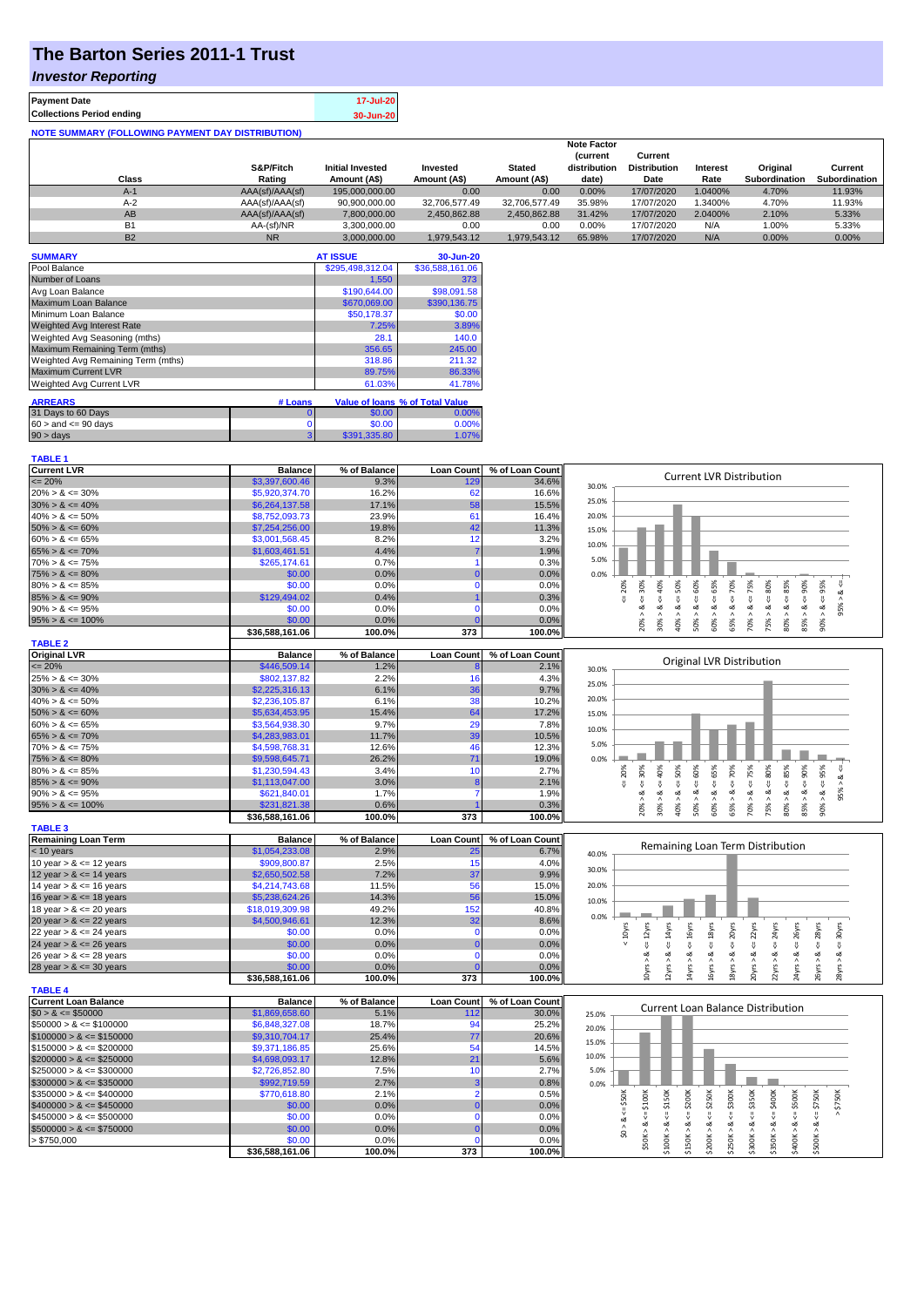## **The Barton Series 2011-1 Trust**

#### *Investor Reporting*

| <b>Payment Date</b>                                                       |                                   | 17-Jul-20         |                              |                 |                                                                                                                                                                                                                                     |  |  |
|---------------------------------------------------------------------------|-----------------------------------|-------------------|------------------------------|-----------------|-------------------------------------------------------------------------------------------------------------------------------------------------------------------------------------------------------------------------------------|--|--|
| <b>Collections Period ending</b>                                          |                                   | 30-Jun-20         |                              |                 |                                                                                                                                                                                                                                     |  |  |
| <b>TABLE 5</b>                                                            |                                   |                   |                              |                 |                                                                                                                                                                                                                                     |  |  |
| <b>Loan Seasoning</b>                                                     | <b>Balance</b>                    | % of Balance      | <b>Loan Count</b>            | % of Loan Count |                                                                                                                                                                                                                                     |  |  |
| $= 6$ mths                                                                | \$0.00                            | 0.0%              |                              | 0.0%            | Loan Seasoning Distribution<br>16.0%                                                                                                                                                                                                |  |  |
| $> 8 \le 12$ mth                                                          | \$0.00                            | 0.0%              | 0                            | 0.0%            | 14.0%                                                                                                                                                                                                                               |  |  |
| $12 > 8 \le 18$ mths<br>$18 > 8 \le 24$ mths                              | \$0.00                            | 0.0%              | $\Omega$                     | 0.0%            | 12.0%<br>10.0%                                                                                                                                                                                                                      |  |  |
| $2 > 8 \le 3$ years                                                       | \$0.00<br>\$0.00                  | 0.0%<br>0.0%      | $\mathbf 0$<br>$\Omega$      | 0.0%<br>0.0%    | 8.0%                                                                                                                                                                                                                                |  |  |
| $3 > 8 \le 4$ years                                                       | \$0.00                            | 0.0%              | $\mathbf 0$                  | 0.0%            | 6.0%                                                                                                                                                                                                                                |  |  |
| $4 > 8 \le 5$ years                                                       | \$0.00                            | 0.0%              | $\Omega$                     | 0.0%            | 4.0%                                                                                                                                                                                                                                |  |  |
| $5 > 8 \le 6$ years                                                       | \$0.00                            | 0.0%              | $\mathbf 0$                  | 0.0%            | 2.0%                                                                                                                                                                                                                                |  |  |
| $6 > 8 \le 7$ years                                                       | \$0.00                            | 0.0%              | $\Omega$                     | 0.0%            | 0.0%                                                                                                                                                                                                                                |  |  |
| $7 > 8 \le 8$ years                                                       | \$0.00                            | 0.0%              | $\mathbf 0$                  | 0.0%            | $8 > 8 < = 9$ years<br>$\leq$ 6 mths<br>$12 > 8 \le 18$ mths<br>24 mths<br>$2 > 8 < = 3$ years<br>$9 > 8 < 10$ years<br>$\leq 12$ mth<br>$\leq$ = 4 years<br>$4 > 8 < = 5$ years<br>6 years<br>$6 > 8 < z < 7$ years<br>$<=8$ years |  |  |
| $8 > 8 \le 9$ years                                                       | \$0.00                            | 0.0%              | $\Omega$                     | 0.0%            |                                                                                                                                                                                                                                     |  |  |
| $9 > 8 \le 10$ years                                                      | \$5,333,495.67                    | 14.6%             | 38                           | 10.2%           | $\&<$ $=$<br>$\overset{  }{\mathsf{v}}$<br>ಷ<br>∞                                                                                                                                                                                   |  |  |
| > 10 years                                                                | \$31,254,665.39                   | 85.4%             | 335                          | 89.8%           | 18 > 8<br>$\stackrel{\wedge}{\pi}$<br>$\hat{\mathsf{b}}$<br>$\hat{z}$                                                                                                                                                               |  |  |
| <b>TABLE 6</b>                                                            | \$36,588,161.06                   | 100.0%            | 373                          | 100.0%          |                                                                                                                                                                                                                                     |  |  |
| Postcode Concentration (top 10 by value)                                  | <b>Balance</b>                    | % of Balance      | <b>Loan Count</b>            | % of Loan Count |                                                                                                                                                                                                                                     |  |  |
| 5700                                                                      | \$1,385,997.28                    | 3.8%              | 17                           | 4.6%            | Geographic Distribution                                                                                                                                                                                                             |  |  |
| 2617                                                                      | \$960,698.54                      | 2.6%              | 5                            | 1.3%            | 0.1%<br>18.4%                                                                                                                                                                                                                       |  |  |
| 2602                                                                      | \$870,385.60                      | 2.4%              | 6                            | 1.6%            |                                                                                                                                                                                                                                     |  |  |
| 2605                                                                      | \$830,815.45                      | 2.3%              | 5                            | 1.3%            |                                                                                                                                                                                                                                     |  |  |
| 5159                                                                      | \$827,679.75                      | 2.3%              | 6                            | 1.6%            | 4.9%                                                                                                                                                                                                                                |  |  |
| 2620                                                                      | \$797,564.02                      | 2.2%              | 6                            | 1.6%            |                                                                                                                                                                                                                                     |  |  |
| 5108                                                                      | \$783,182.06                      | 2.1%              |                              | 1.9%            | 54.0%                                                                                                                                                                                                                               |  |  |
| 5162                                                                      | \$754,247.01                      | 2.1%              | $\overline{7}$<br>6          | 1.9%            |                                                                                                                                                                                                                                     |  |  |
| 6210                                                                      | \$672,833.14<br>\$624,853.67      | 1.8%<br>1.7%      | 8                            | 1.6%            | 22.5%                                                                                                                                                                                                                               |  |  |
| 2906                                                                      |                                   |                   |                              | 2.1%            |                                                                                                                                                                                                                                     |  |  |
| <b>TABLE 7</b>                                                            |                                   |                   |                              |                 | $\blacksquare$ SA<br>ACT NSW WA Other                                                                                                                                                                                               |  |  |
| <b>Geographic Distribution</b>                                            | <b>Balance</b>                    | % of Balance      | <b>Loan Count</b>            | % of Loan Count |                                                                                                                                                                                                                                     |  |  |
| <b>Australian Capital Territory</b>                                       | \$8,228,100.58                    | 22.5%             | 71                           | 19.0%           |                                                                                                                                                                                                                                     |  |  |
| New South Wales                                                           | \$1,808,832.22<br>\$0.00          | 4.9%<br>0.0%      | 14<br>$\bf{0}$               | 3.8%<br>0.0%    | Metro / Non-Metro / Inner City Distribution                                                                                                                                                                                         |  |  |
| Northern Territory<br>Queensland                                          | \$0.00                            | 0.0%              | $\mathbf 0$                  | 0.0%            | 0.6%<br>15.8%                                                                                                                                                                                                                       |  |  |
| South Australia                                                           | \$19,763,867.83                   | 54.0%             | 231                          | 61.9%           |                                                                                                                                                                                                                                     |  |  |
| Tasmania                                                                  | \$0.00                            | 0.0%              | $\mathbf 0$                  | 0.0%            |                                                                                                                                                                                                                                     |  |  |
| Victoria                                                                  | \$51,613.31                       | 0.1%              | $\overline{2}$               | 0.5%            |                                                                                                                                                                                                                                     |  |  |
| Western Australia                                                         | \$6,735,747.12                    | 18.4%             | 55                           | 14.7%           |                                                                                                                                                                                                                                     |  |  |
|                                                                           | \$36,588,161.06                   | 100.0%            | 373                          | 100.0%          |                                                                                                                                                                                                                                     |  |  |
| <b>TABLE 8</b>                                                            |                                   |                   |                              |                 |                                                                                                                                                                                                                                     |  |  |
| Metro/Non-Metro/Inner-City                                                | <b>Balance</b>                    | % of Balance      | <b>Loan Count</b>            | % of Loan Count | 83.6%                                                                                                                                                                                                                               |  |  |
| Metro                                                                     | \$30,576,737.12                   | 83.6%             | 307                          | 82.3%           |                                                                                                                                                                                                                                     |  |  |
| Non-metro                                                                 | \$5,791,614.39                    | 15.8%<br>0.6%     | 64                           | 17.2%<br>0.5%   |                                                                                                                                                                                                                                     |  |  |
| Inner city                                                                | \$219,809.55<br>\$36,588,161.06   | 100.0%            | 373                          | 100.0%          | <b>■ Metro</b><br>Non-metro<br>Inner city                                                                                                                                                                                           |  |  |
| <b>TABLE 9</b>                                                            |                                   |                   |                              |                 |                                                                                                                                                                                                                                     |  |  |
| <b>Property Type</b>                                                      | <b>Balance</b>                    | % of Balance      | <b>Loan Count</b>            | % of Loan Count |                                                                                                                                                                                                                                     |  |  |
| <b>Residential House</b>                                                  | \$33,774,836.95                   | 92.3%             | 342                          | 91.7%           | Occupancy Type Distribution                                                                                                                                                                                                         |  |  |
| <b>Residential Unit</b>                                                   | \$2,813,324.11                    | 7.7%              | 31                           | 8.3%            | 5.4%                                                                                                                                                                                                                                |  |  |
| Rural                                                                     | \$0.00                            | 0.0%              | $\bf{0}$                     | 0.0%            |                                                                                                                                                                                                                                     |  |  |
| Semi-Rural                                                                | \$0.00                            | 0.0%              | 0                            | 0.0%            |                                                                                                                                                                                                                                     |  |  |
| <b>High Density</b>                                                       | \$0.00                            | 0.0%              | $\Omega$<br>$\overline{373}$ | 0.0%            |                                                                                                                                                                                                                                     |  |  |
| TABLE 10                                                                  | \$36,588,161.06                   | 100.0%            |                              | 100.0%          |                                                                                                                                                                                                                                     |  |  |
| <b>Occupancy Type</b>                                                     | <b>Balance</b>                    | % of Balance      | Loan Count                   | % of Loan Count |                                                                                                                                                                                                                                     |  |  |
| Owner Occupied                                                            | \$34,599,429.26                   | 94.6%             | 349                          | 93.6%           |                                                                                                                                                                                                                                     |  |  |
| Investment                                                                | \$1,988,731.80                    | 5.4%              | 24                           | 6.4%            |                                                                                                                                                                                                                                     |  |  |
|                                                                           | \$36,588,161.06                   | 100.0%            | 373                          | 100.0%          | 94.6%                                                                                                                                                                                                                               |  |  |
| <b>TABLE 11</b>                                                           |                                   |                   |                              |                 |                                                                                                                                                                                                                                     |  |  |
| <b>Employment Type Distribution</b>                                       | <b>Balance</b>                    | % of Balance      | <b>Loan Count</b>            | % of Loan Count | Owner Occupied<br>Investment                                                                                                                                                                                                        |  |  |
| Contractor                                                                | \$391,408.41                      | 1.1%              |                              | 1.6%            |                                                                                                                                                                                                                                     |  |  |
| Pay-as-you-earn employee (casual)<br>Pay-as-you-earn employee (full time) | \$1,128,748.47<br>\$28,770,820.15 | 3.1%<br>78.6%     | 11<br>281                    | 2.9%<br>75.3%   | <b>LMI Provider Distribution</b>                                                                                                                                                                                                    |  |  |
| Pay-as-you-earn employee (part time)                                      | \$2,709,069.95                    | 7.4%              | 33                           | 8.8%            | 5.4%                                                                                                                                                                                                                                |  |  |
| Self employed                                                             | \$1,482,348.38                    | 4.1%              | 14                           | 3.8%            |                                                                                                                                                                                                                                     |  |  |
| No data                                                                   | \$2,105,765.70                    | 5.8%              | 28                           | 7.5%            |                                                                                                                                                                                                                                     |  |  |
|                                                                           | \$36,588,161.06                   | 100.0%            | 373                          | 100.0%          |                                                                                                                                                                                                                                     |  |  |
| <b>TABLE 12</b>                                                           |                                   |                   |                              |                 |                                                                                                                                                                                                                                     |  |  |
| <b>LMI Provider</b>                                                       | <b>Balance</b>                    | % of Balance      | <b>Loan Count</b>            | % of Loan Count |                                                                                                                                                                                                                                     |  |  |
| QBE                                                                       | \$34,619,309.97                   | 94.6%             | <b>360</b>                   | 96.5%           |                                                                                                                                                                                                                                     |  |  |
| Genworth                                                                  | \$1,968,851.09                    | 5.4%              | 13                           | 3.5%            |                                                                                                                                                                                                                                     |  |  |
| TABLE 13                                                                  | \$36,588,161.06                   | 100.0%            | 373                          | 100.0%          | 94.6%                                                                                                                                                                                                                               |  |  |
| <b>Arrears</b>                                                            | <b>Balance</b>                    | % of Balance      | <b>Loan Count</b>            | % of Loan Count |                                                                                                                                                                                                                                     |  |  |
| $= 0$ days                                                                | \$34,814,962.32                   | 95.2%             | 361                          | 96.8%           | $\blacksquare$ QBE<br>Genworth                                                                                                                                                                                                      |  |  |
| $0 >$ and $\leq 30$ days                                                  | \$1,381,862.94                    | 3.8%              | 9                            | 2.4%            |                                                                                                                                                                                                                                     |  |  |
| $30 >$ and $\leq 60$ days                                                 | \$0.00                            | 0.0%              | $\overline{0}$               | 0.0%            | Interest Rate Type Distribution                                                                                                                                                                                                     |  |  |
| $60 >$ and $\leq 90$ days                                                 | \$0.00                            | 0.0%              | $\mathbf 0$                  | 0.0%            | 9.3%                                                                                                                                                                                                                                |  |  |
| $90 > \text{days}$                                                        | \$391,335.80                      | 1.1%              | 3                            | 0.8%            |                                                                                                                                                                                                                                     |  |  |
|                                                                           | \$36,588,161.06                   | 100.0%            | 373                          | 100.0%          |                                                                                                                                                                                                                                     |  |  |
| <b>TABLE 14</b><br><b>Interest Rate Type</b>                              |                                   | % of Balance      |                              | % of Loan Count |                                                                                                                                                                                                                                     |  |  |
| Variable                                                                  | <b>Balance</b><br>\$33,187,996.05 | 90.7%             | <b>Loan Count</b><br>344     | 92.2%           |                                                                                                                                                                                                                                     |  |  |
| Fixed                                                                     | \$3,400,165.01                    | 9.3%              | 29                           | 7.8%            |                                                                                                                                                                                                                                     |  |  |
|                                                                           | \$36,588,161.06                   | 100.0%            | 373                          | 100.0%          |                                                                                                                                                                                                                                     |  |  |
| <b>TABLE 15</b>                                                           |                                   |                   |                              |                 |                                                                                                                                                                                                                                     |  |  |
| <b>Weighted Ave Interest Rate</b>                                         | <b>Balance</b>                    | <b>Loan Count</b> |                              |                 | 90.7%<br><b>■ Variable</b><br>Fixed                                                                                                                                                                                                 |  |  |
|                                                                           |                                   |                   |                              |                 |                                                                                                                                                                                                                                     |  |  |

Fixed Interest Rate 3.97% 29